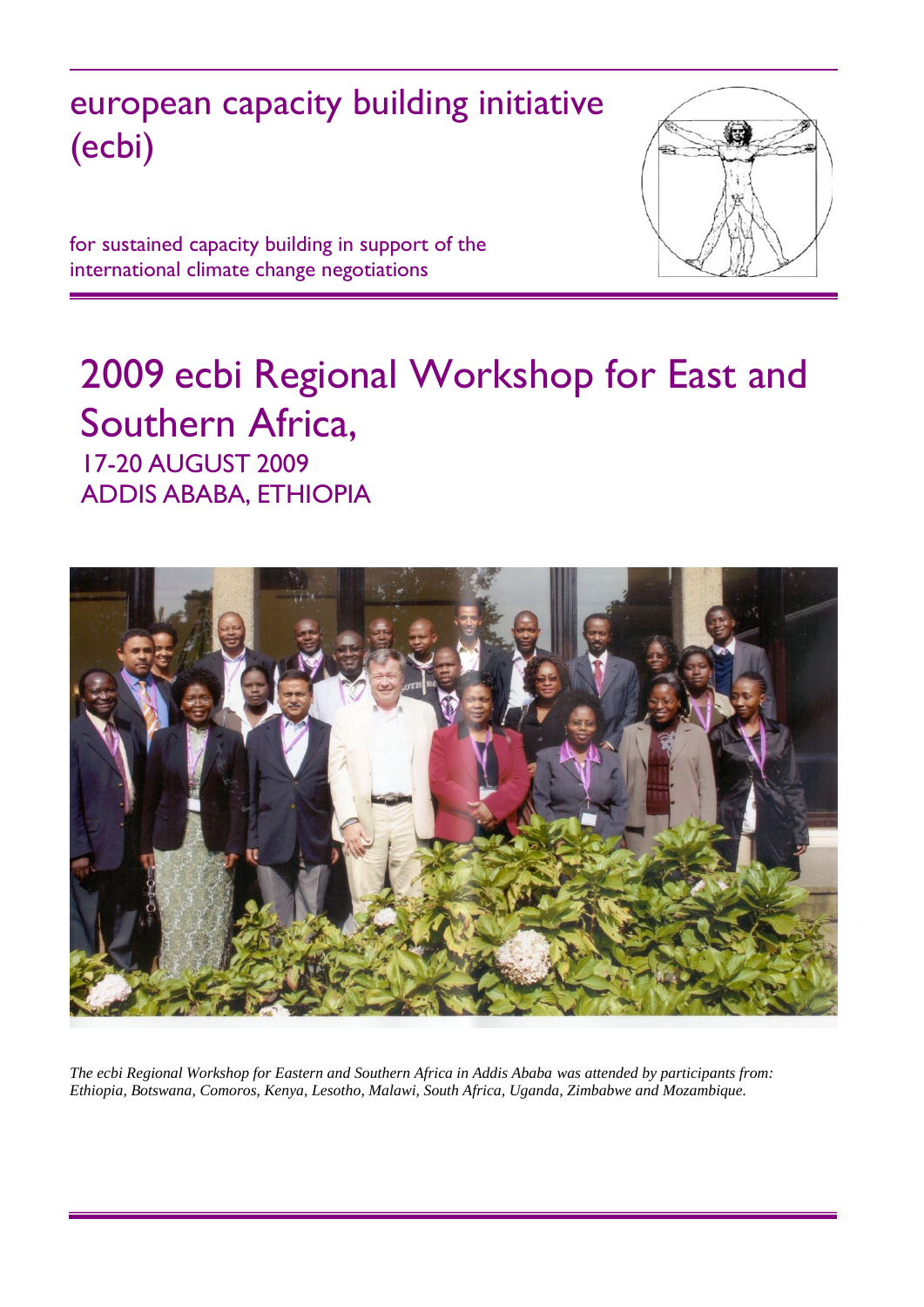Dr Saleem Huq thanked the Ethiopian government for its hospitality and welcomed all participants to the workshop. He outlined the objectives of the European Capacity Building Initiative (**ecbi**). He went on to explain that the main purpose of the workshop was to support selected negotiators from developing countries to gain a better understanding of the negotiations at the Conference of Parties meetings. To this end, understanding group dynamics would be very useful.

Dr. Benito Müller explained the role of **ecbi** and the historical development of the programme. He emphasized the importance that finance played in all the negotiation structures within the UN FCCC process.

The Ethiopian government representative thanked Dr Müller for his address and welcomed the workshop participants to Ethiopia. He highlighted the importance of climate change and the challenges it presents to Africa. He hoped that the participants would have a good discussion and that would be in a better position not only to understand the current challenges, but also what needs to be done in the future. He looked forward to the participants' contributions on how a fair deal could be reached for the most vulnerable nations.



#### Topics and Presenters

Liberal Seburikoko from Rwanda presented a paper entitled; *'mitigation; what is in it for Africa*'.

After introducing the expected impacts of climate change in Africa, he illustrated the existing linkages between greenhouse gases and temperature. He pointed out the existing and vast potential of renewables for sustainable development. He was also of the opinion that enabling conditions for climate friendly investments, with links to adequate financing, must be created amongst the key actors to ensure benefits from mitigation initiatives. In his conclusion he noted that efforts must be made to ensure sustained and predictable financing for clean energy projects in Africa.

David Lesolle, former senior negotiator from Botswana , discussed a paper entitled *'REDD: The role of land and forestry in mitigation'.*

*His paper clarified that there are* existing linkages between REDD and mitigation. He mentioned that there was there was increasing recognition of land use as a source of greenhouse gases, with forestry alone contributing about 17%. In relation to institutional challenges, David reported that African countries have been known to exhibit very weak institutional capacities. He emphasized that REDD Mechanisms will have to be multi-objective to benefit Africa.

Dr. Saleem Huq from IIED focused on '*an overview of adaptation under the UNFCCC process'*. After defining adaptation, he proceeded to the evolution of adaptation in the  $4<sup>th</sup>$  IPCCC assessment report and the current state of knowledge. He emphasized the importance of financial support as it relates to adaptation support. Dr Huq called for adequate, predictable, and sustainable financing and also a more formalized institutional arrangement within the convention.

Dr Benito Müller from Oxford Climate Policy talked about the finance structure. He emphasized the importance of correct allocations and the existing push and pull between Annexe 1 and Annexe 2 on estimating the costs of adaptation, mitigation or REDD. He stressed the need for innovative means of raising funds for monitoring the impacts of climate change. There must also be a focus on finance debates within the Copenhagen negotiations.

Emily Massawa from UNEP Kenya discussed *equity issues in the climate change negotiations.* She illustrated how the current climate change negotiations seek to prepare the ground for the establishment of a post-Kyoto regime in Copenhagen. Developing countries, participating on common but differentiated responsibilities, are supposed to urge industrialized countries to take the lead in tackling the climate challenge. But equity is a crosscutting issue in the negotiations and affects both North-South and South-South relationships. In her conclusion, Emily Massawa noted that the current negotiating text reflects growing concerns about the differences in inequality within the developing countries. As far as adaptation is concerned, the text explicitly refers to the interests of vulnerable populations, groups, communities, women, children, the elderly, minorities, people with disabilities and indigenous peoples. It has also been proposed that basic guarantees on the rights of indigenous peoples and local communities be included in connection with REDD activities.

David Lesolle gave the final paper on technology transfer, entitled *'negotiating the development and transfer of technologies for a Copenhagen agreed outcome: Issues for consideration'.* He emphasized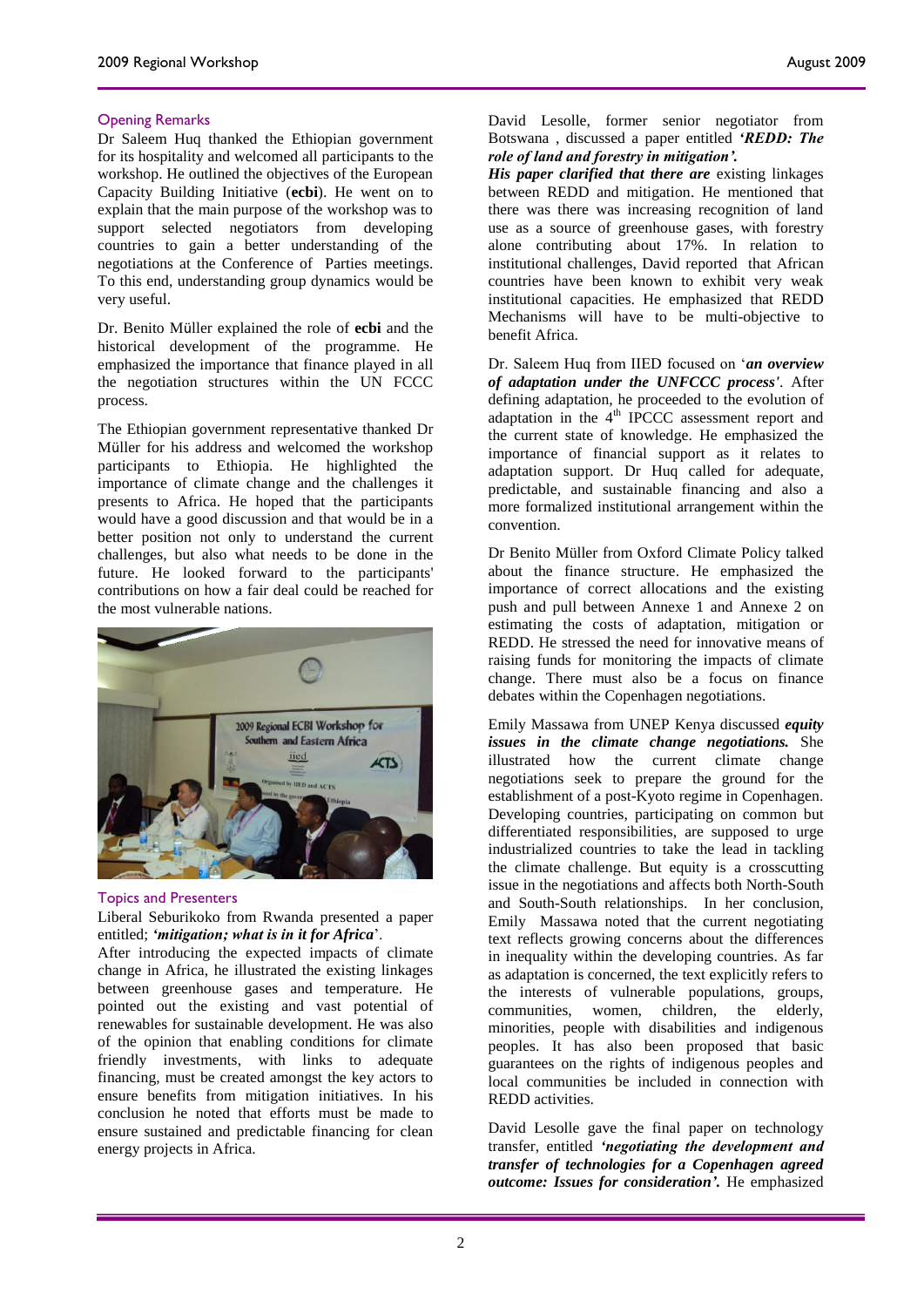that development and transfer of technologies to support mitigation and adaptation are key issues in the negotiation of a new climate policy agreement by the end of the year.

Below are some of the key points put forward by the participants relating to what needs to happen in the region in relation to UNFCCC negotiations.

- The need for capacity building among both the experienced and newly involved negotiators.
- The need to involve planning ministries in the negotiations, given their critical role in approving all the government development plans before dealing with their finance. Ministries of finance and planning work closely in many vulnerable nations; hence more training and awareness on climate change issues is crucial.
- The need to build skills for understanding the UNFCCC language. Getting advice from experienced negotiators would be ideal way to learn and master this as soon as possible. The **ecbi** team was requested to act as a link between the participants and those institutions that can provide various levels of expertise in this area.
- Voice and Vision were seen as critical in the UNFCCC negotiation process.
- The need to break out of traditional African groupings and to try to explore the concerns of the other negotiating blocks, such as G77.
- The need for clarity on legal terminologies such as legally binding terms, compliance and others, as well as the consequences of choosing various terms. There is a need for clarity on commitment periods and what this means for developing countries.
- The drafts of texts need not only to be technically but politically correct, This will enable other actors such as decision makers to understand the situation fully.
- Finance for climate change in Africa remains critical and there is a need to design financial mechanisms that respond to Africa's needs.



Suggested immediate steps after the **ecbi** regional workshop;

- An overview of UNFCCC relevant debates for Africa will be made available and will be shared in advance with senior negotiators, ministers and CSOs to aid preparations before Copenhagen..
- Working towards uniting the group through various modes of exchange will help build the group's capacity. Establishing an email system was suggested by the participants - [present and Alumni of **ecbi**]. Within the email system, it was suggested that 3 or 4 experts be included, to guide discussions.
- Synthesis and tabling what is expected out of Copenhagen by participants was strongly advised as a useful preliminary for negotiating.
- Compliance and enforcement of agreed text and strategies to respond in case of noncompliance must be given careful thought. It was suggested that negotiators need to press hard and not be deflected from their agendas, .
- The need to establish a common platform with scheduled meetings to discuss specific pointers.
- The urgency of formulating a simplified overview on all key issues and best options for a clear strategy.
- **ecbi** recommended that the Finance and REDD texts were the most urgent issues to be addressed.